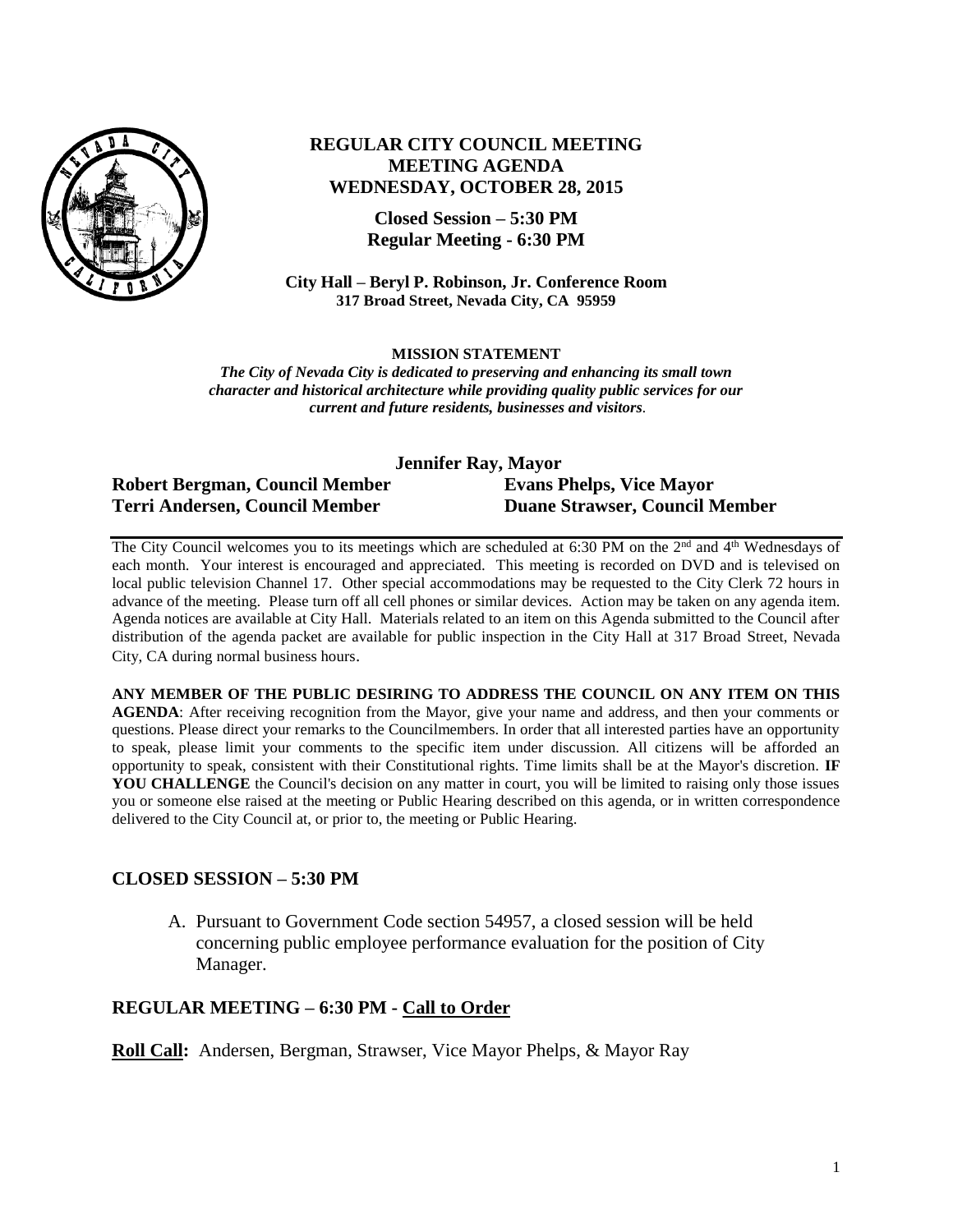# **PLEDGE OF ALLEGIANCE**

#### **PROCLAMATION:** Proclaiming November 6 and 7, 2015 as Nisenan Heritage Days

**PRESENTATION:** Presentation by Sierra Harvest about their Fresh Food Education and Access Programming

## **BUSINESS FROM THE FLOOR**

## **1. PUBLIC COMMENT**

Under Government Code Section 54954.3, members of the public are entitled to address the City Council concerning any item within the Nevada City Council's subject matter jurisdiction. Comments on items NOT ON THE AGENDA are welcome at this time. Normally, public comments are limited to no more than three minutes each. **Except for certain specific exceptions, the City Council is prohibited from discussing or taking action on any item not appearing on the posted agenda.**

# **2. COUNCIL MEMBERS REQUESTED ITEMS AND COMMITTEE REPORTS:**

# **3. CONSENT ITEMS:**

All matters listed under the Consent Calendar are to be considered routine by the City Council and will be enacted by one motion in the form listed. There will be no separate discussion of these items unless, before the City Council votes on the motion to adopt, members of the Council, City staff or the public request specific items to be removed from the Consent Calendar for separate discussion and action.

- **A. Subject:** Sugarloaf Mountain Hazardous Fuels Reduction Plan and Memorandum of Understanding (MOU) to Affirm Rights of Access and Responsibilities for the Sugarloaf Mountain Fuel Reduction Project **Recommendation:** Adopt the Sugarloaf Mountain Hazardous Fuels Reduction Plan and authorize the Mayor to sign the MOU to Affirm Rights of Access and Responsibilities for the Sugarloaf Mountain Fuel Reduction Project.
- **B. Subject:** Amendment No. 2 to the Multi-Jurisdictional Memorandum of Understanding (MOU) for Cable Television Programming **Recommendation:** Pass a motion authorizing the Mayor to sign Amendment No. 2 to the Multi-Jurisdictional MOU for Cable Television Programming.
- **C. Subject:** Cold Winter Shelter Working Agreement Extension **Recommendation:** Pass a Motion authorizing extension of the Cold Weather Shelter working agreement to May 1, 2017.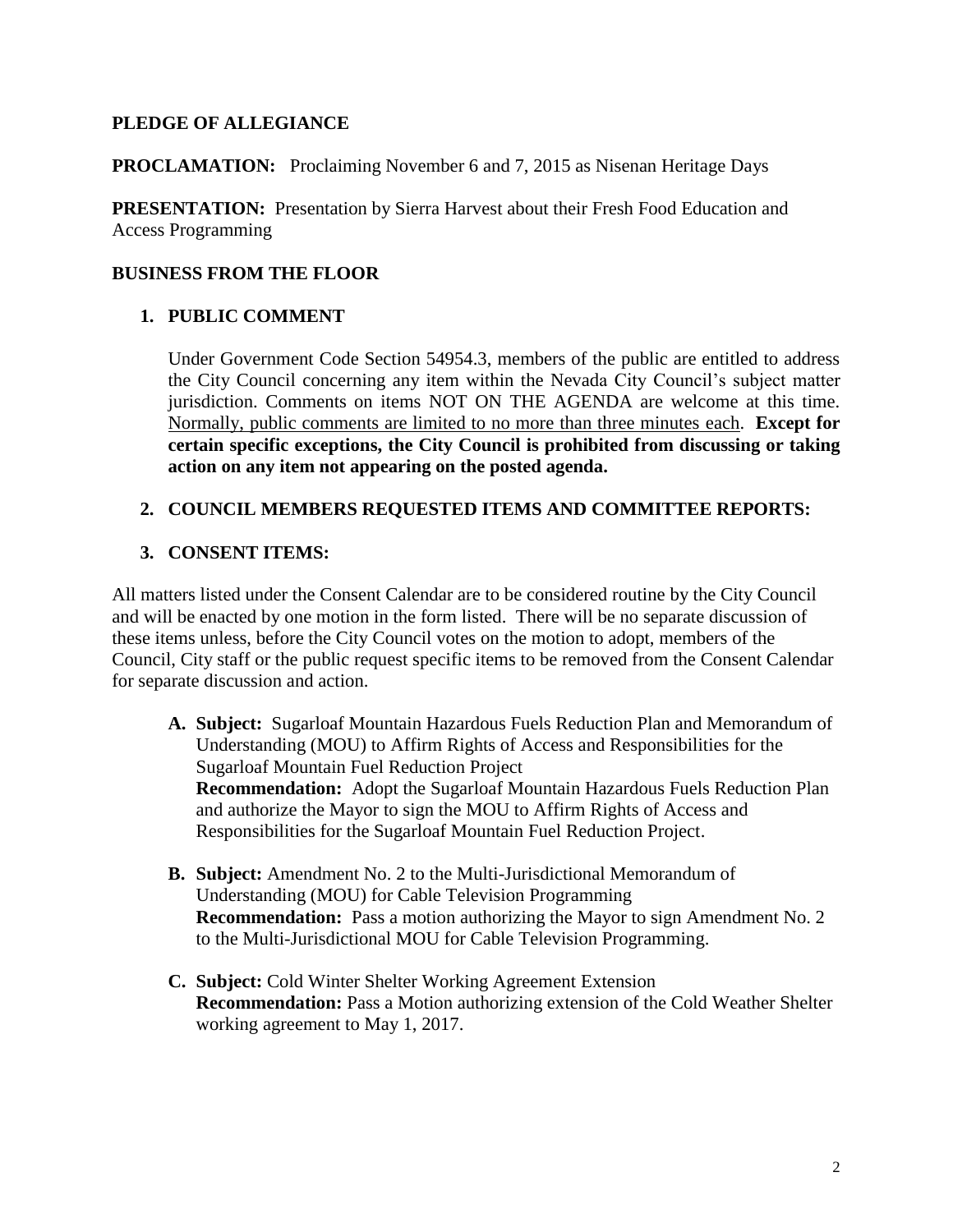# **4. APPROVAL OF ACTION MINUTES:**

**A.** City Council Meeting – October 7, 2015

## **5. DEPARTMENT REQUESTED ACTION ITEMS AND UPDATE REPORTS:**

A. Subject: 4<sup>th</sup> Quarter Financial Update, Fiscal Year 14/15 **Recommendation:** Staff recommends that the City Council review and accept the enclosed 4th Quarter Financial Reports for Fiscal Year (FY) 14/15.

## **6. PUBLIC HEARINGS:**

## **7. OLD BUSINESS:**

- **A. Subject:** A Resolution of the City Council Designating Checklist Items to be Eligible for Expedited Review of Small Residential Rooftop Solar Energy Systems **Recommendation:** Pass Resolution 2015-XX designating checklist items to be eligible for expedited review of small residential rooftop solar energy systems.
- **B. Subject:** An Ordinance of the City of Nevada City adding Chapter 15.06 to Title 15 of the Nevada City Municipal Code Relating to Expedited and Streamlined Permitting Procedures for Small Residential Rooftop Solar Energy Systems (Second Reading)

**Recommendation:** Adopt Ordinance Relating to Expedited and Streamlined Permitting Procedures for Small Residential Rooftop Solar Energy Systems.

**C. Subject:** An Ordinance of the City of Nevada City Repealing and Reenacting Chapter 5.04 to Title 5 of the Nevada City Municipal Code Relating to Business Licenses Subject to Voter Approval (Second Reading); Resolution Approving Ballot Measure Text

**Recommendation:** Pass 1) an Ordinance modifying Chapter 5.04 of the Nevada City Municipal Code relating to Business Licenses effective upon voter approval; and 2) Resolution 2015-XX approving ballot measure text.

**D. Subject:** Review of Seating and Tables in Robinson Plaza **Recommendation:** Discuss and provide direction to the City Manager.

## **8. NEW BUSINESS:**

- **A. Subject:** Customer Account Sewer Rate Adjustment Procedures **Recommendation:** Pass Resolution 2015-XX adopting Customer Account Sewer Rate Adjustment Procedures.
- **B. Subject:** Transaction and Use Tax Options for June 7, 2016 Ballot **Recommendation:** Review transaction and use tax options and provide direction to City staff to prepare for City Council review an ordinance, subject to voter approval, for placement on the June 7, 2016 ballot.